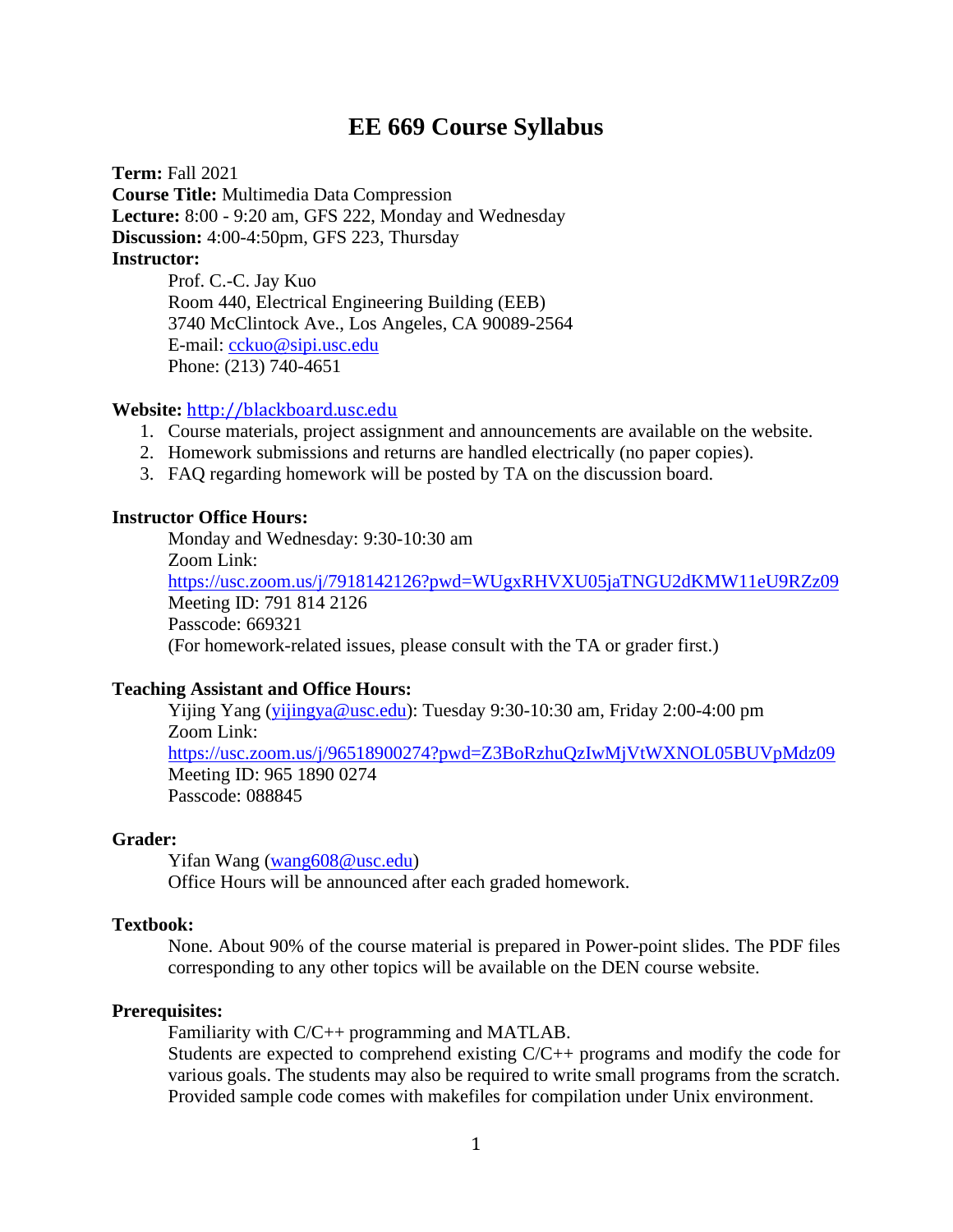Either familiarity with basic unix commands or the ability to convert the codes to a Window's project is required.

## **Homework Assignment:**

All homework assignments will be due on Sunday midnight (11:59pm) - no late homework will be accepted. Assignment No. 1: Huffman and LZW Coders Issued on August 23 (Monday), Due on September 12 (Sunday) Assignment No. 2: QM Coder Issued on September 13 (Monday), Due on September 26 (Sunday) Assignment No. 3: Scalar and Vector Quantization Issued on September 27 (Monday), Due on October 10 (Sunday) Assignment No. 4: JPEG Image Compression Issued on October 11 (Monday), Due on October 24 (Sunday) Assignment No. 5: H.264/AVC Issued on October 25 (Monday), Due on November 14 (Sunday) Assignment No. 6 (or Term Project): Image/Video Quality Assessment (SSIM and VMAF) Issued on November 15 (Monday), Due on December 5 (Sunday)

## **Mid-term Exams:** Open-book exam.

Mid-term Exam: November 3 (Wednesday) 8:00-9:30am

## **Oral Test:**

An oral test will be held at the end of the semester. The students will be asked about their implementation of the six projects.

#### **Grading Policy:**

- 1. Midterm Exam: 16%
- 2. Homework Assignments: 84% (14 points each)
	- a. Quality of written report (6 points each)
	- b. Quality of experimental results (6 points each)
	- c. Quality of codes plus semester-end oral exam (2 points each)

#### **Tentative Schedule:**

**Week 1:** Overview, Information Theory, Shannon-Fano codes, Huffman codes

**Week 2:** Adaptive Huffman coding, Lempel-Ziv codes

**Week 3:** QM codes and context-based QM codes

**Week 4:** Scalar and vector quantizers

**Week 5:** JPEG, MPEG

**Week 6:** H.264/AVC

**Week 7:** Rate control and motion estimation

**Week 8:** Audio/speech coding

**Week 9:** Image/video quality assessment

Week 10: Perceptual image/video coding

Week 11: Emerging data compression topics

**Week 12:** Emerging data compression topics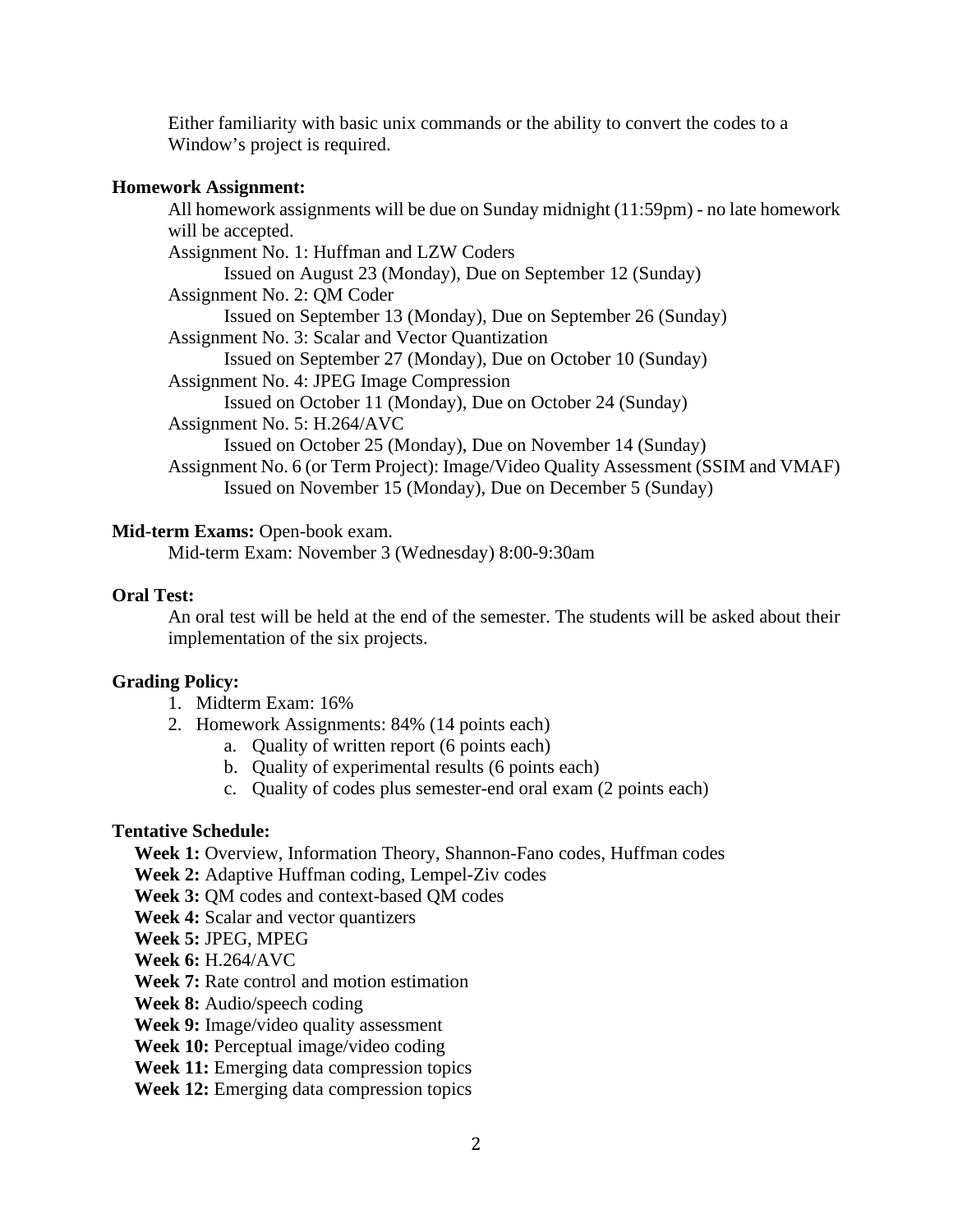## **General References:**

- 1. Anil K. Jain: Fundamentals of Digital Image Processing, Prentice Hall, 1989.
- 2. Rafael C. Gonzalez and Richard E. Woods: Digital Image Processing, Addison-Wesley, 1992
- 3. Gilbert Held: Data and Image Compression, John Wiley & Sons Ltd., 1996
- 4. Majid Rabbani (Edited): Selected Papers on Image Coding and Compression, SPIE Milestone Series, 1992

## **References on Lossless Compression**

- 5. Robert M. Gray: Source Coding Theory, Kluwer Academic Publishers, 1991
- 6. Tomas M. Cover and Joy A. Thomas: Elements of Information Theory, Wiley-Interscience Publication, John Wiley & Sons, Inc. 1991
- 7. Mark Nelson and Jean-Loup Gailly: The Data Compression Book, 2nd Edition, M&T Books, 1996
- 8. Khalid Sayood: Introduction to Data Compression, Morgan Kaufmann Publishers Inc., 1996
- 9. Timothy C. Bell, John G. Cleary and Ian H. Witten: Text Compression, Prentice HallPTR, Englewood Cliffs, 1990

## **Reference on Audio and Speech Compression**

10. Dai Tracy Yang, Chris Kyriakakis and C.-C. Jay Kuo: High Fidelity Multichannel Audio Coding, Hindawi Publishing Corporation, 2004.

#### **References on Scalar and Vector Quantization**

- 11. Anil K. Jain: Fundamentals of Digital Image Processing, Prentice Hall, 1989.
- 12. Allen Gersho and Robert M. Gray: Vector Quantization and Signal Compression, Kluwer Academic Publishers, 1991

#### **References on Still Image Compression**

- 13. William B. Pennebaker and Joan L. Mitchell: *JPEG: Still Image Data Compression Standard*, Van Nostrand Reinhold, 1993.
- 14. K. R. Rao and P. Yip: Discrete Cosine Transforms: Algorithms, Advantages,Applications, Academic Press, 1990
- 15. John W. Woods: Subband Image Coding, Kluwer Academic
- 16. Paul M. Farrelle: Recursive Block Coding for Image Data Compression, Springer Verlag, 1990
- 17. Michael F. Barnsley and Lyman P. Hurd: Fractal Image Compression, Jones and Bartlett, 1993

#### **References on Video Compression**

- 18. A. Murat Tekalp: Digital Video Processing, Prentice Hall PTR, Upper Saddle River,1995
- 19. K. R. Rao and J. J. Hwang "Techniques and Standards for Image, Video and Audio Coding", Prentice Hall PTR, Upper Saddle River, 1996
- 20. Joan L. Mitchell, William B. Pennebaker, Chad E. Fogg and Didier J. LeGall: MPEG Video Compression Standard, Chapman, 1997.

#### **References on Wired and Wireless Video Delivery**

21. Yao Wang, Jörn Ostermann and Ya-Qin Zhang: *Video Processing and Communications*, Prentice Hall, 2002.

Note: In addition to the above reference books, some journal papers will be provided as reference reading material.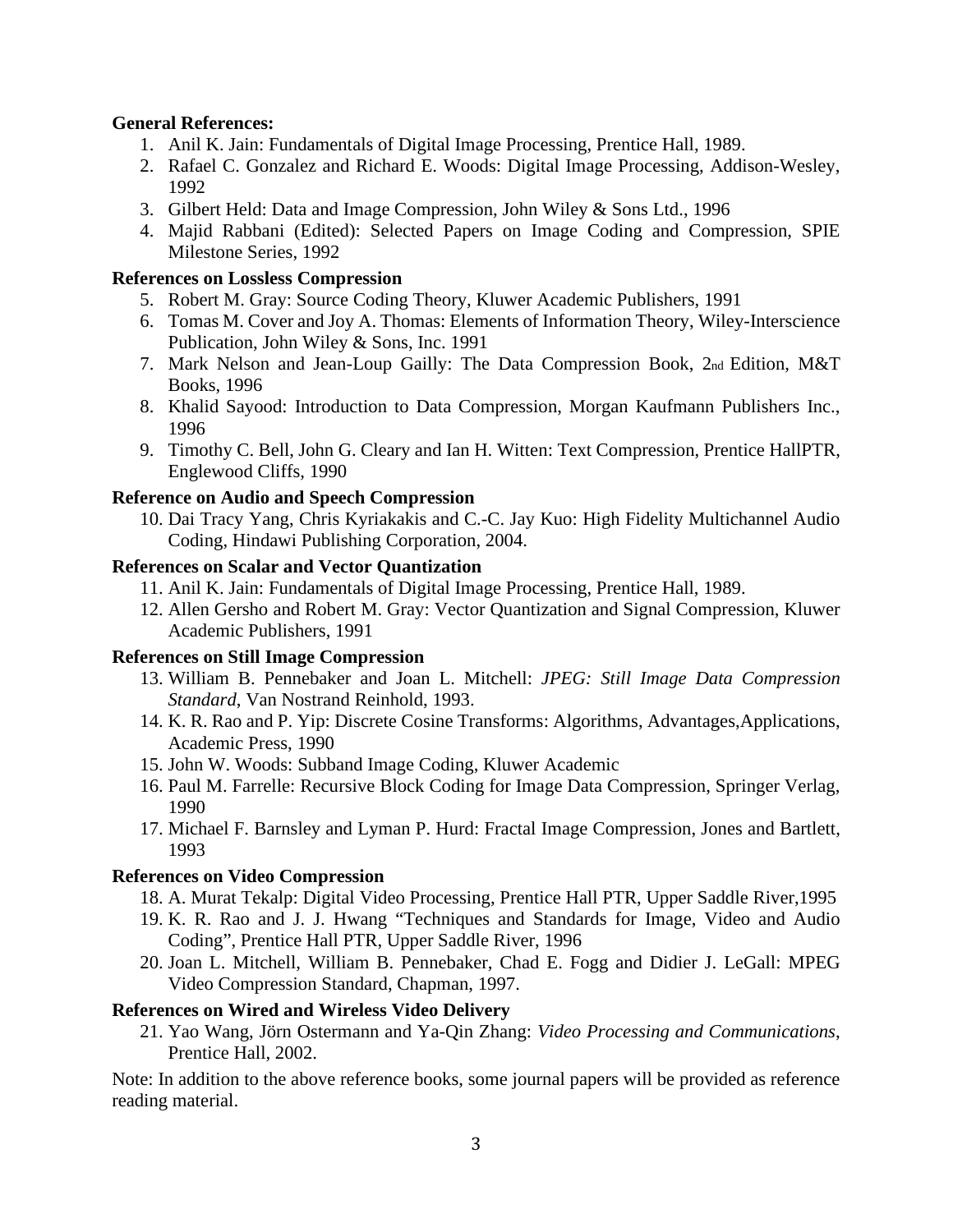# **Statement on Academic Conduct and Support Systems**

#### *Academic Conduct:*

*Plagiarism – presenting someone else's ideas as your own, either verbatim or recast in your own words – is a serious academic offense with serious consequences. Please familiarize yourself with the discussion of plagiarism in SCampus in Part B, Section 11, "Behavior Violating University Standards" [https://policy.usc.edu/scampus-part-b/.](https://policy.usc.edu/scampus-part-b/) Other forms of academic dishonesty are equally unacceptable. See additional information in SCampus and university policies on scientific misconduct, [http://policy.usc.edu/scientific-misconduct.](http://policy.usc.edu/scientific-misconduct)*

#### *Support Systems:*

*Counseling and Mental Health - (213) 740-9355 – 24/7 on call [studenthealth.usc.edu/counseling/](https://studenthealth.usc.edu/counseling/)*

*Free and confidential mental health treatment for students, including short-term psychotherapy, group counseling, stress fitness workshops, and crisis intervention.*

*National Suicide Prevention Lifeline - 1 (800) 273-8255 - 24/7 on call [http://www.suicidepreventionlifeline.org](http://www.suicidepreventionlifeline.org/)*

*Free and confidential emotional support to people in suicidal crisis or emotional distress 24 hours a day, 7 days a week.*

*Relationship and Sexual Violence Prevention Services (RSVP) - (213) 740-9355(WELL), press "0" after hours - 24/7 on call*

*<https://studenthealth.usc.edu/sexual-assault/>*

*Free and confidential therapy services, workshops, and training for situations related to genderbased harm.*

*Office of Equity and Diversity (OED) - (213) 740-5086/Title IX - (213) 821-8298 [https://equity.usc.edu/,](https://equity.usc.edu/) <http://titleix.usc.edu/>*

*Information about how to get help or help someone affected by harassment or discrimination, rights of protected classes, reporting options, and additional resources for students, faculty, staff, visitors, and applicants.*

*Reporting Incidents of Bias or Harassment - (213) 740-5086 or (213) 821-8298 [https://usc-advocate.symplicity.com/care\\_report/](https://usc-advocate.symplicity.com/care_report/)*

*Avenue to report incidents of bias, hate crimes, and microaggressions to the Office of Equity and Diversity |Title IX for appropriate investigation, supportive measures, and response.*

*The Office of Disability Services and Programs - (213) 740-0776 [http://dsp.usc.edu](http://dsp.usc.edu/)*

*Support and accommodations for students with disabilities. Services include assistance in providing readers/notetakers/interpreters, special accommodations for test taking needs, assistance with architectural barriers, assistive technology, and support for individual needs.*

*USC Campus Support and Intervention - (213) 821-4710 <https://uscsa.usc.edu/>*

*Assists students and families in resolving complex personal, financial, and academic issues adversely affecting their success as a student.*